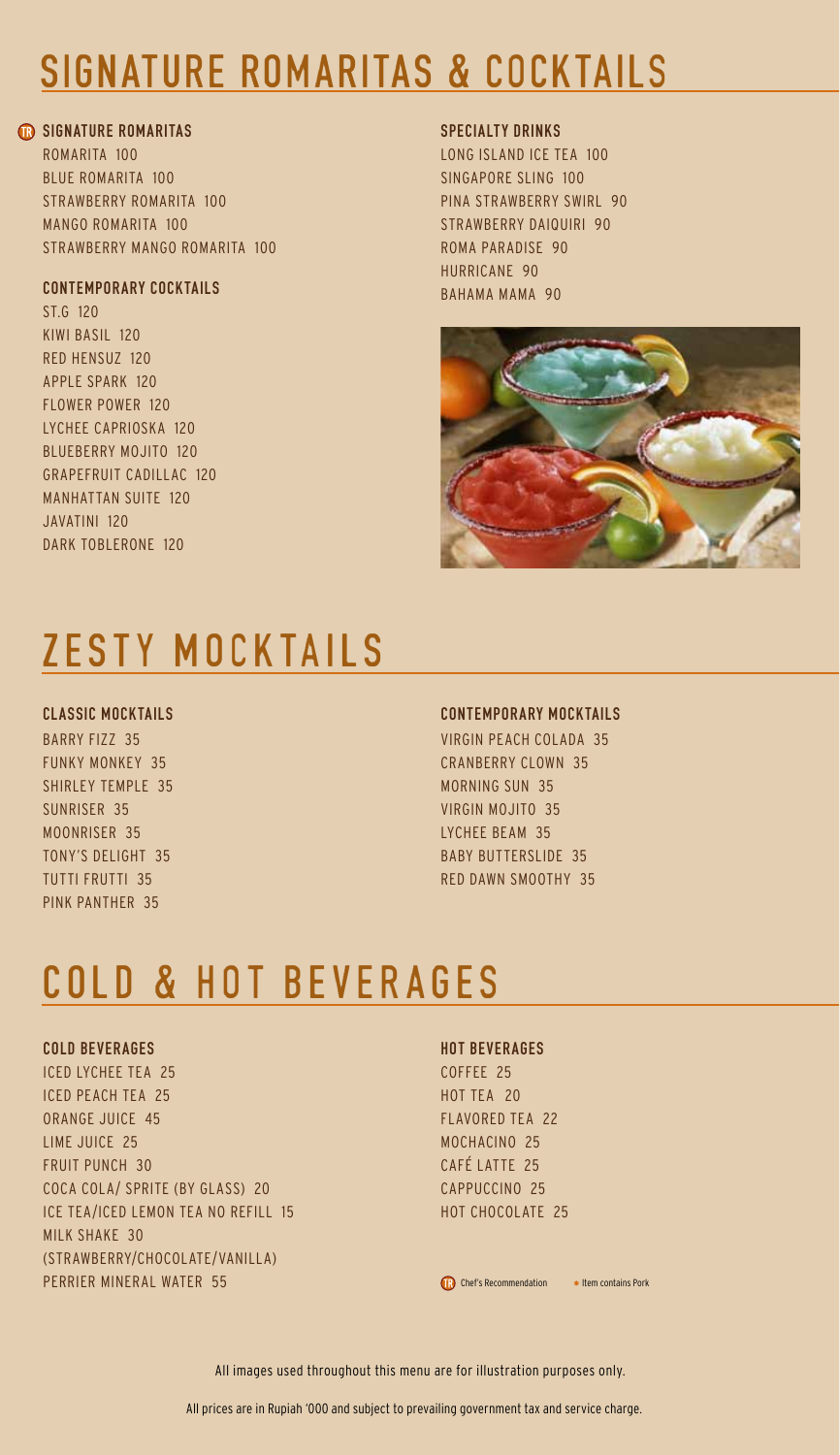## IT ALL STARTED BACK IN 1972 IN NORTH MIAMI WHEN TONY OPENED HIS FIRST PLACE. One weekend Tony threw some Baby Back Ribs on the grill and the rest is history.

Considered the pioneer of Baby Back Ribs, Tony Roma's can now be found all over the world. With nearly 200 restaurants in 32 countries, the sensation that Tony started has become a worldwide success story. Tony Roma's is committed to serving the best ribs anywhere.

But the Tony Roma's story does not end with ribs. Crisp, fresh salads, mouth watering char-grilled steaks, and delicious seafood make up a menu that is sure to please.



# STARTERS & SOUPS

## *C***D TONY SAMPLER**

A trio of appetizers — Fire Wings, Spinach Artichoke Dip and our signature Half Onion Loaf served with dipping sauces. 190

#### **CO ONION LOAF**

Giant hand-cut onions, breaded, deep fried and served with our BBQ Mayo dipping sauce. Half Loaf 50 Full Loaf 60

#### POTATO SKINS\*

Baked, scooped and stuffed with plenty of Cheddar cheese, bacon and sour cream. 85

#### calamari rings

Lightly breaded calamari rings deep fried to golden brown and served with red hot garlic dipping sauce. 60

### Crispy Chicken Tenderloins

Tender chicken fried to a golden brown and served with honey mustard dipping sauce. 55

### MOZZARELLA STICKS

Served with our zesty marinara sauce. 85

#### CHILI FRIES

French fries topped with a generous mix of minced beef, ranch style beans and Cheddar cheese. 70

#### **BAKED POTATO SOUP\***

Rich, creamy and loaded with real baked potatoes and topped with Cheddar cheese, bacon and green onions. 38

SOUP OF THE DAY Ask your server for today's selection. 28

#### carolina honeys wings or Fire wings

Jumbo wings in our famous Carolina Honeys sauce or spicy BBQ sauce. Served with Bleu cheese dipping sauce. 55

#### spinach artichoke dip

Creamy spinach blended with a mix of cheeses and artichoke hearts. Served with tortilla chips, sour cream and salsa. 105

## **<sup><sup>O</sup>**</sub> APPETIZER SAMPLER<sup>\*</sup></sup>

Sample three of our appetizers. You'll be served Fire Wings, Potato Skins, Mozzarella Sticks and three dipping sauces. 130



#### FRENCH ONION SOUP

Freshly made with beef broth, fresh onions and special spices, topped with croutons and melted Provolone. 35

 $\bigcap$  Chef's Recommendation  $*$  Item contains Pork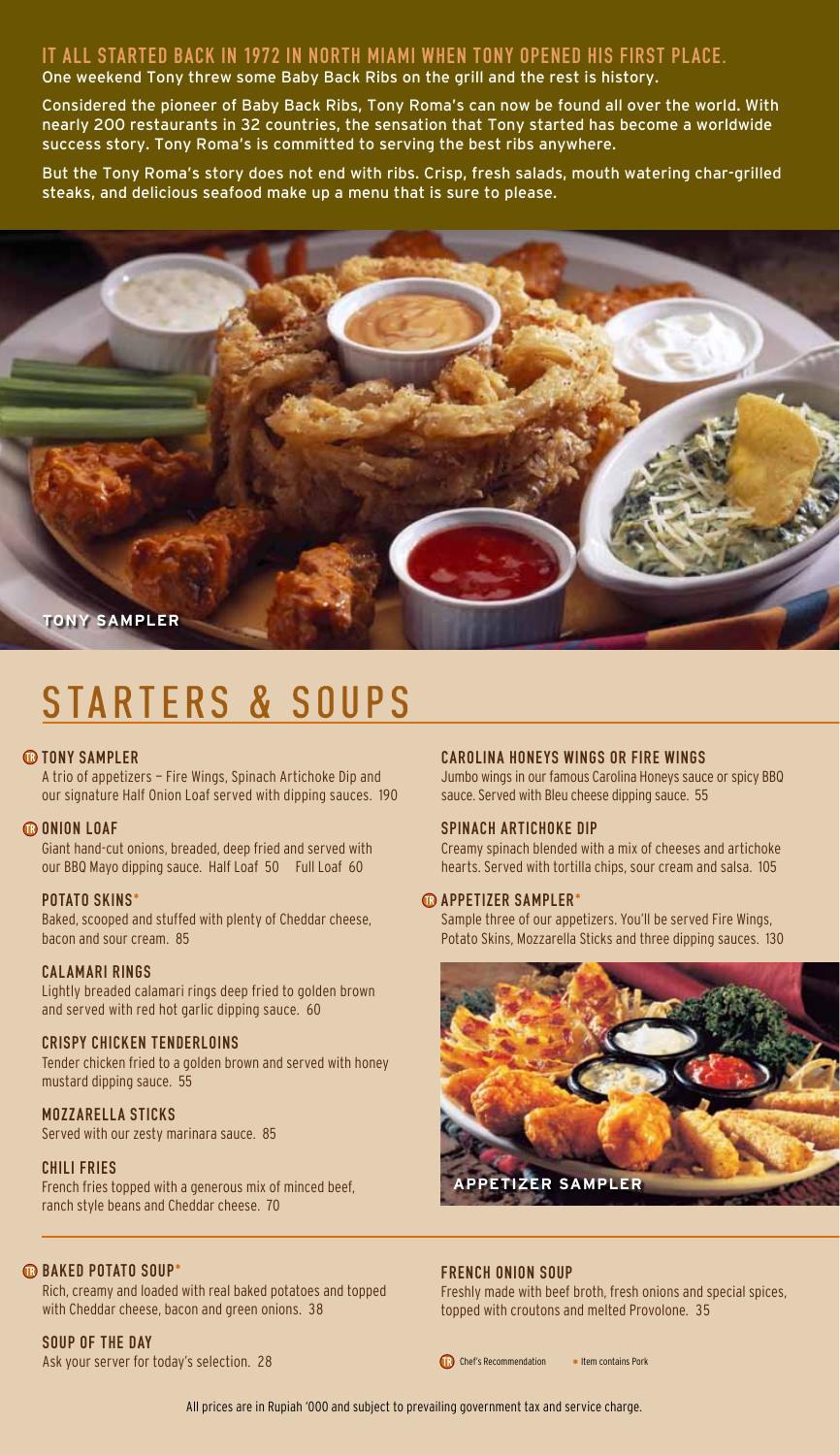

**Tony Roma's Signature Steaks are quality, grain-fed beef, grilled to your liking and topped with our own savory steak butter.** 

## SIGNATURE STEAKS

## **WAGYU STRIPLOIN** (250G)

Tender, premium quality Wagyu beef with naturally enhanced flavor and rich in omega-3 and omega-6 fatty acids. 375

#### ribeye steak (284g)

Natural marbling makes this ribeye one of the richest, most flavorful steaks anywhere. 255

#### **new york striploin** (340g)

A heartier, leaner cut of beef with its own distinctive taste. Seasoned to perfection with Tony's special seasoning. 265

Steak entrees are served with a baked potato and a choice of side Caesar or House salad.

## SEAFOOD

## **THE OCEAN FEAST**

Ideal to be shared by 2. Crispy fish fillet, fried shrimps and calamari rings served with crab-sticks and potato salad. 290

#### fried SHRIMP

Large, crispy shrimps lightly breaded and fried to a golden brown. Served with cocktail and tartar sauce. 155

#### grilled SHRIMP on a skewer

Succulent shrimps skewered with bell peppers and red onions. Charbroiled with a special seafood seasoning and served on a bed of rice. 145

## SALMON PICCATA

Grilled salmon in a creamy lemon caper sauce. 165

#### SEAFOOD OF THE DAY

Ask your server for today's catch. 130

Seafood entrées (except The Ocean Feast) are served with cole slaw and a choice of baked potato, mashed potatoes, french fries, ranch style beans, rice or corn on the cob.



BAKED POTATO 35 Ranch Style Beans 35 MASHED POTATOES 35

Chef's Recommendation \* Item contains Pork

**SIDE ITEMS** 

Coleslaw 15 French Fries 35 Corn on the Cob 15 Rice 15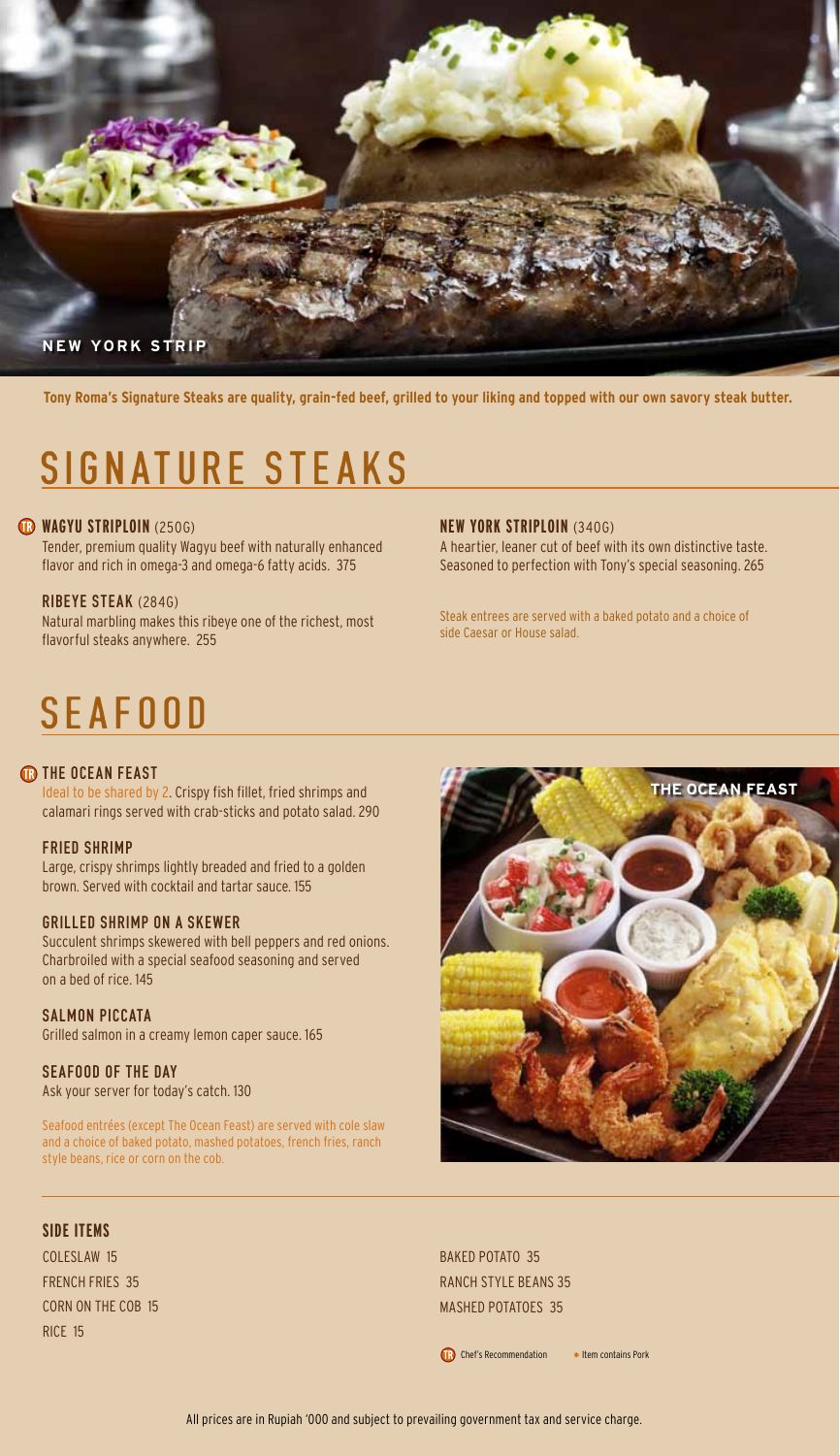THIS IS THE STUFF THAT LEGENDS ARE MADE OF. The finest pork and beef ribs, richly seasoned with select spices, slow-smoked to mouthwatering perfection. Basted with your choice of one of our Signature Sauces: Original, Carolina Honeys™, Blue Ridge Smokies or Red Hots™.



## RIBS & COMBOS

## **THE ORIGINAL BABY BACK RIBS\***

Tender, lean pork loin meat, basted with Tony Roma's Original BBQ sauce. Half Slab 165 Regular Slab 235 Full Slab 315

### ST. LOUIS RIBS\*

A larger, meatier cut of pork rib with more natural marbling. Half Slab 155 Regular Slab 225 Full Slab 315 Served with a choice of the following sauces:

#### **Carolina Honeystm**

A mellow blend of real honey and molasses.

#### **Blue Ridge Smokiestm** Smokey flavored sauce with real molasses.

## **Tony Roma's Red Hotstm**

A zesty blend of chili pepper, black pepper, crushed red peppers, chipotle peppers and TABASCO® sauce.

#### star-studded sampler\*

This is the choice if you can't decide which great ribs to try. We'll serve Original Baby Backs, Carolina Honeys™, Tony Roma's Red Hots™ and Blue Ridge Smokies™. 315

#### SOUTHERN SMOKEY beef ribs

4 pieces of thick, meaty short beef ribs basted in our original BBQ sauce, smoked and chargrilled to perfection. 295

#### THE FAMILY FEAST\*

Ideal to be shared by 2. BBQ chicken, fried shrimps, corn on the cob and cole slaw served with your choice of ribs.

- Carolina Honeys Ribs. 350
- Southern Smokey Beef Ribs. 360

Rib entrées and Combos (except Feast Platters) are served with cole slaw and a choice of baked potato, mashed potatoes, french fries, ranch style beans, rice or corn on the cob.

Chef's Recommendation # Item contains Pork

#### BBQ Chicken & Ribs\*

One quarter BBQ chicken served with and any pork ribs or Southern Smokey Beef Ribs. 200

#### FRIED SHRIMP & Ribs\*

Large, tender fried shrimps served with any pork ribs or Southern Smokey Beef Ribs. 225

#### GRILLED SHRIMP & Ribs\*

A skewer of grilled shrimps accented with bell peppers and red onions served with any pork ribs or Southern Smokey Beef Ribs. 210

#### **THE ROMA FEAST\***

Ideal to be shared by 2. BBQ chicken, special sausage, corn on the cob and cole slaw served with your choice of ribs.

- Carolina Honeys Ribs. 350
- Southern Smokey Beef Ribs. 360

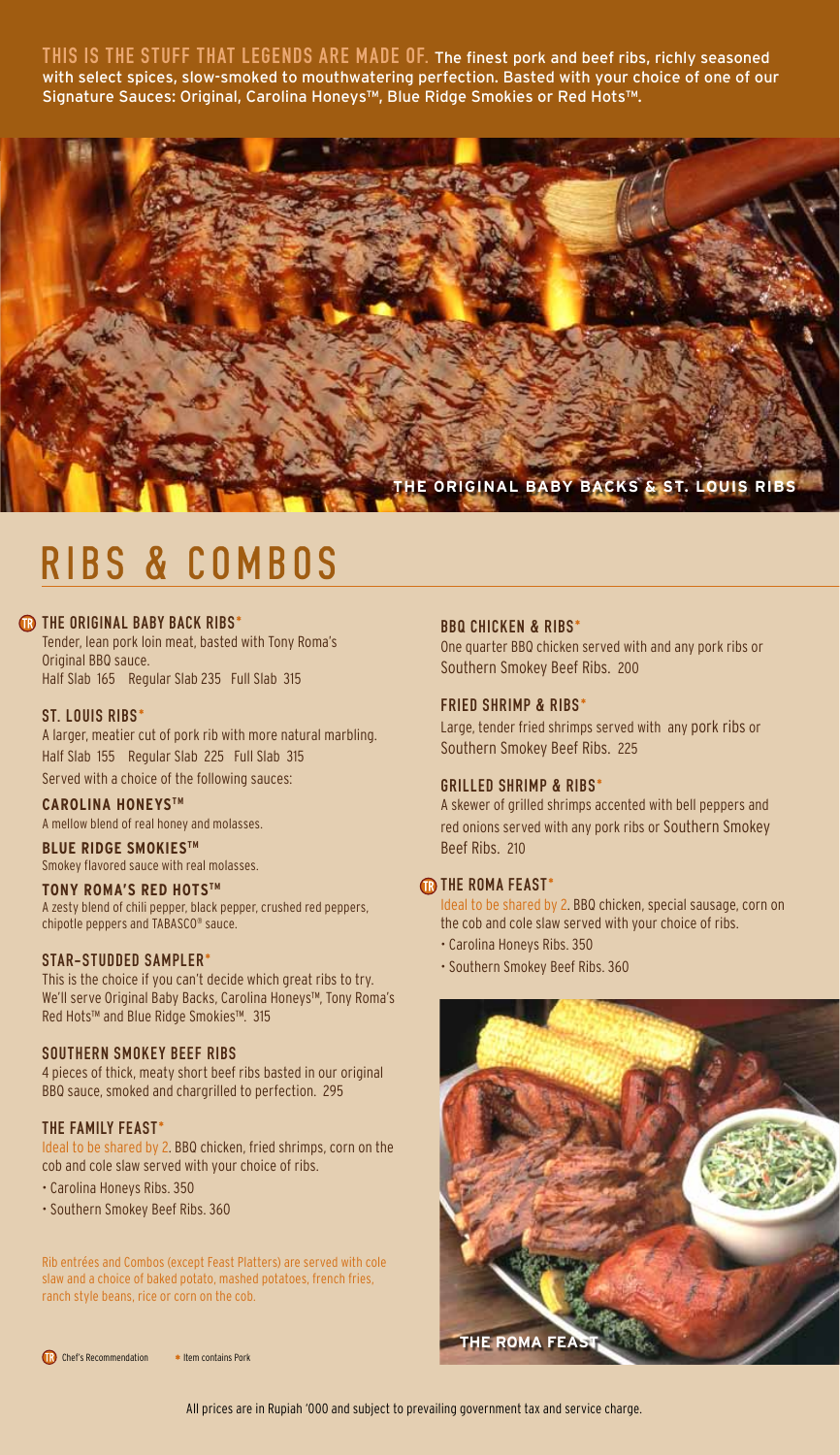

## SALADS

## **CR CALAMARI CAESAR SALAD**

Caesar salad topped with Lightly breaded calamari rings. 120

## chicken Caesar salad

Crisp Romaine lettuce tossed with fresh shredded Parmesan cheese, croutons and our special Caesar dressing. With Grilled Chicken. 90

#### CAESAR SALAD 80

SIDE CAESAR SALAD 40

## **BAYOU CHICKEN SALAD**

Spicy red hot BBQ chicken breast atop fresh greens with tomato wedges, boiled egg, Monterey Jack cheese, Cheddar cheese and ranch style beans. 110

#### house salad

The traditional classic with Iceberg and Romaine lettuce. 40

#### sonoma SALAD

Mixed greens tossed with green apple slices, pecans, dried cranberries, Bleu cheese crumbles, red wine vinaigrette and fried chicken tenderloins. 110

#### SANTA FE SALAD\*

A crunchy tortilla shell filled with mixed garden greens, Cheddar cheese, bacon and fresh tomatoes, topped with a juicy, crispy coated chicken breast. 120

#### THAI PEANUT SALAD

A mix of Romaine lettuce, carrots, tomatoes and cucumbers tossed with a spicy peanut dressing and topped with strips of grilled chicken breast. 90

SALAD DRESSINGS: Honey Mustard | Bleu Cheese | Caesar | Thousand Island | Red Wine Vinaigrette | Oil & Vinegar

## **SANDWICHES**

#### **B** SIRLOIN CHEDDAR GRILLE SANDWICH

Tender sirloin sliced thin and piled high on Ciabatta bun with Cheddar cheese, tomato, crisp onions and BBQ mayonnaise. 125

## Pulled pork sandwich\*

Tender hand-pulled pork with our Memphis dry rub and Memphis BBQ sauce. 75

#### chicken philly sandwich

A marinated chicken breast topped with mushrooms, onions and Monterey Jack cheese. 90

#### crispy chicken sandwich

A marinated chicken breast, coated and fried, then topped with Monterey Jack cheese, green onions and freshly diced tomatoes. 90

Sandwiches are served with cole slaw and french fries.



Chef's Recommendation # Item contains Pork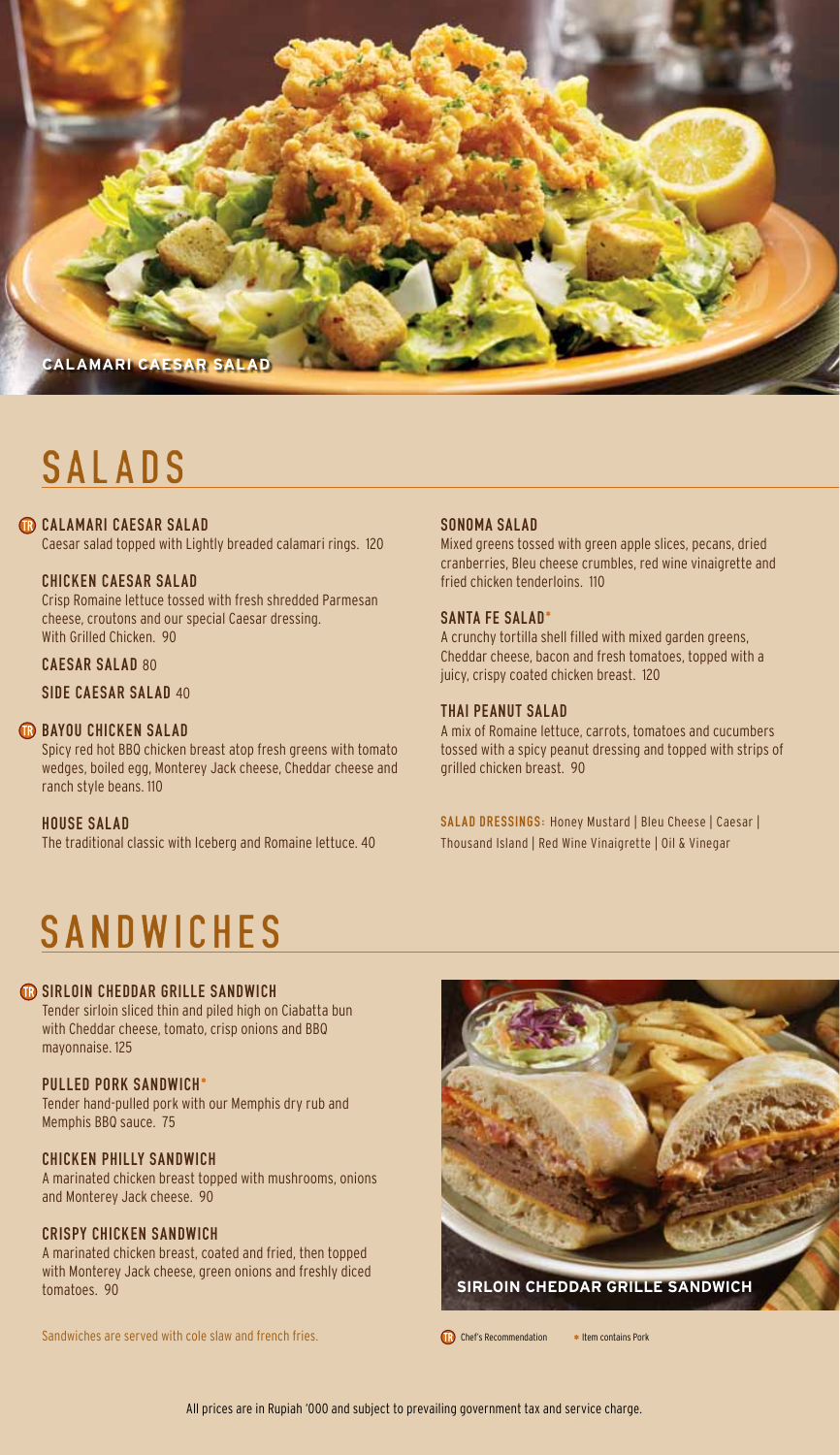SENSATIONAL FRESH INGREDIENTS. At Tony Roma's, we take pride in using the freshest greens, herbs, fruits, vegetables, meats and seafood for our salads and entrees. It's part of a tradition that includes making dozens of items from scratch every day — like mixed vegetables, oven-baked desserts, hand-mashed potatoes with real cream, sauces, marinades, dressings and original steak and seafood toppings. But the quality doesn't stop there. Our innovative cooking techniques and attention to service help us deliver individually crafted dishes and memorable meals. Tony Roma's captures the flavor of fine dining at affordable prices.



# **CHICKEN**

## GRILLED SPINACH CHICKEN STACK

Two stacked, chicken breasts straight from the open grill. Covered with a rich blend of three cheeses, artichoke hearts and creamy spinach. 125

## **BBQ HALF CHICKEN**

The best BBQ chicken you'll ever have. Tender, juicy and glazed with our original BBQ sauce. 95

#### marinated boneless breast of chicken

Grilled tender chicken breast with a special seasoning and served on a bed of rice. 70

#### SOUTHWESTERN CHICKEN

Charbroiled marinated chicken breast covered in our original BBQ sauce, Cheddar cheese, Monterey Jack cheese, freshly diced tomatoes and green onions. 95

Chicken entrées are served with cole slaw and a choice of baked potato, mashed potatoes, french fries, ranch style beans, rice or corn on the cob.

## **BURGERS**

#### roma burger

A meaty, choice ground beef, charbroiled to your liking. 90

#### **B** CHEESEBURGER cheeseburger

An American classic, like Tony Roma's. A meaty burger served with your choice of Cheddar, Provolone or Monterey Jack cheese. 105

## bacon cheeseburger\*

Hearty and delicious, a big, beefy burger covered with Cheddar cheese and bacon. 105

## mushroom burger

A thick, meaty burger layered with sautéed mushrooms and Cheddar cheese. 105

## cheese burger slider

Juicy beef patty topped with Cheddar cheese on three soft rolls. Served with lettuce and french fries. 75



Burgers are served with cole slaw and french fries.

Chef's Recommendation # Item contains Pork